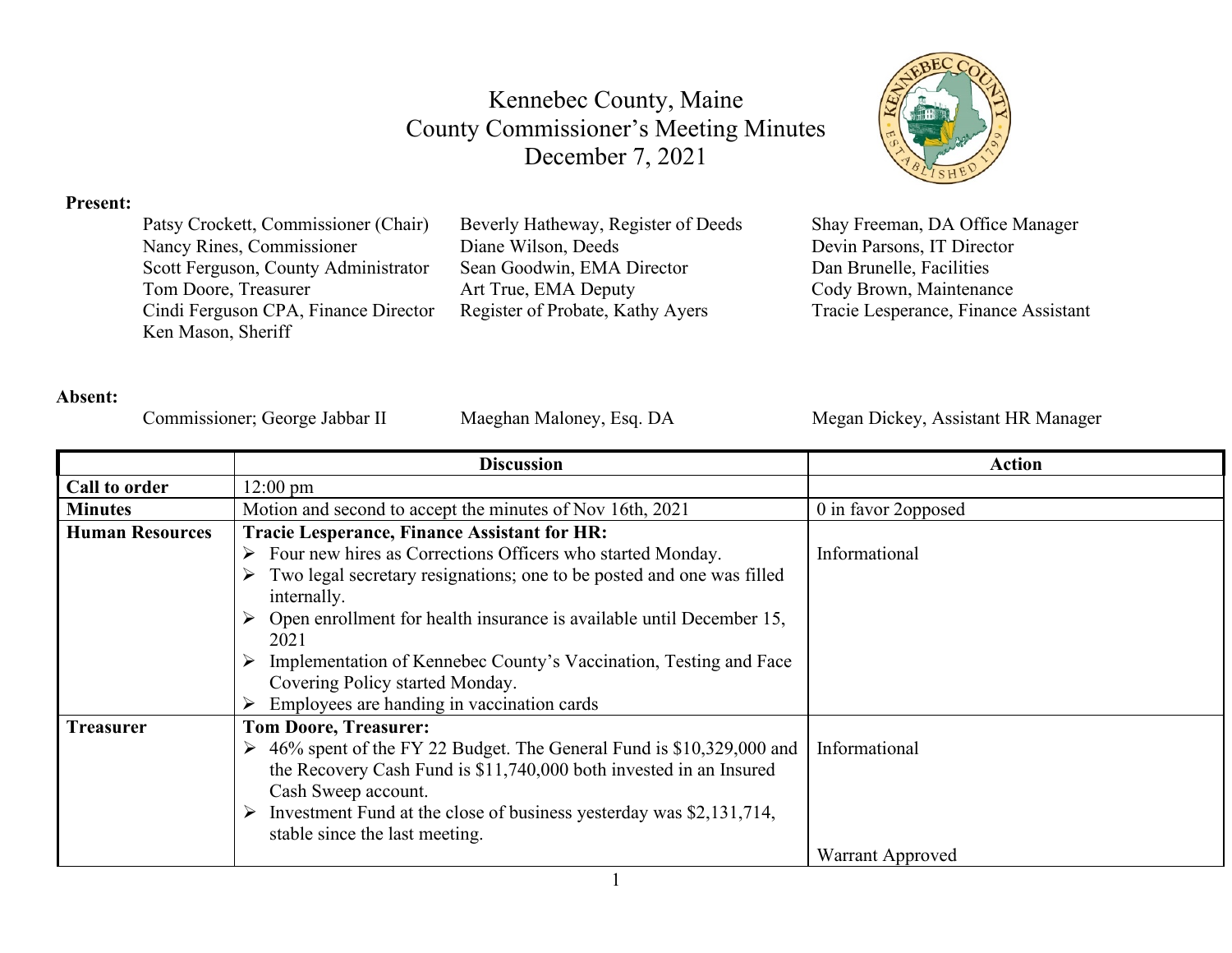

|                          | <b>Discussion</b>                                                                                                            | <b>Action</b> |
|--------------------------|------------------------------------------------------------------------------------------------------------------------------|---------------|
| <b>Finance</b>           | Three general fund warrants for signature totaling \$434,504.<br>➤<br>Including the Reynolds Road Project in Unity Township. |               |
|                          | <b>Cindi Ferguson CPA, Finance Director:</b>                                                                                 | Informational |
|                          | $\triangleright$ The Sheriff requested and received \$58,376 from the Department of                                          |               |
|                          | Corrections to address Jail plumbing issues. Patsy Crockett,                                                                 |               |
|                          | Commissioner (Chair): Thanked the Sheriff for making the request<br>for funding.                                             |               |
|                          | Tracie has been covering for HR in addition to her Finance<br>➤                                                              |               |
|                          | responsibilities.                                                                                                            |               |
|                          | Sandra processed on the year-end contractual/policy payouts for<br>➤                                                         |               |
|                          | employees for Stipends, Health Insurance and Sick time.                                                                      |               |
| <b>Deeds</b>             | <b>Diane Wilson, Deputy Register of Deeds:</b>                                                                               |               |
|                          | S November receipts are up \$10,834, and year to date up by \$18,142.                                                        | Informational |
|                          | Beverly Hatheway: EMA is a welcome addition to our building and                                                              |               |
|                          | we enjoy having them there                                                                                                   |               |
| <b>District Attorney</b> | <b>Shay Freeman, DA Office Manager</b>                                                                                       |               |
|                          | Diana Murphy, Restitution Specialist, was introduced to report on<br>restitution activity.                                   | Informational |
|                          | Maeghan appreciated the effort to increase the security in the building.<br>$\blacktriangleright$                            |               |
|                          | A permanent counter is on order to provide a better security barrier.                                                        |               |
|                          | $\triangleright$ We are working on obtaining a metal detector. We would also like to                                         |               |
|                          | address in the next budget funding for a law enforcement officer to                                                          |               |
|                          | handle entry screening.                                                                                                      |               |
|                          | The Thanksgiving Office Party was enjoyed by staff and we will be<br>➤                                                       |               |
|                          | having a Holiday Party including a "white elephant table". Tickets will                                                      |               |
|                          | be available to purchase and place the tickets in the bag that                                                               |               |
|                          | corresponds with the item they are hoping to win. All the money                                                              | Informational |
|                          | collected will go to the purchase items for a local family that we adopt                                                     |               |
|                          | for holiday gifts.                                                                                                           |               |
|                          | <b>Diana Murphy, Restitution Specialist:</b>                                                                                 |               |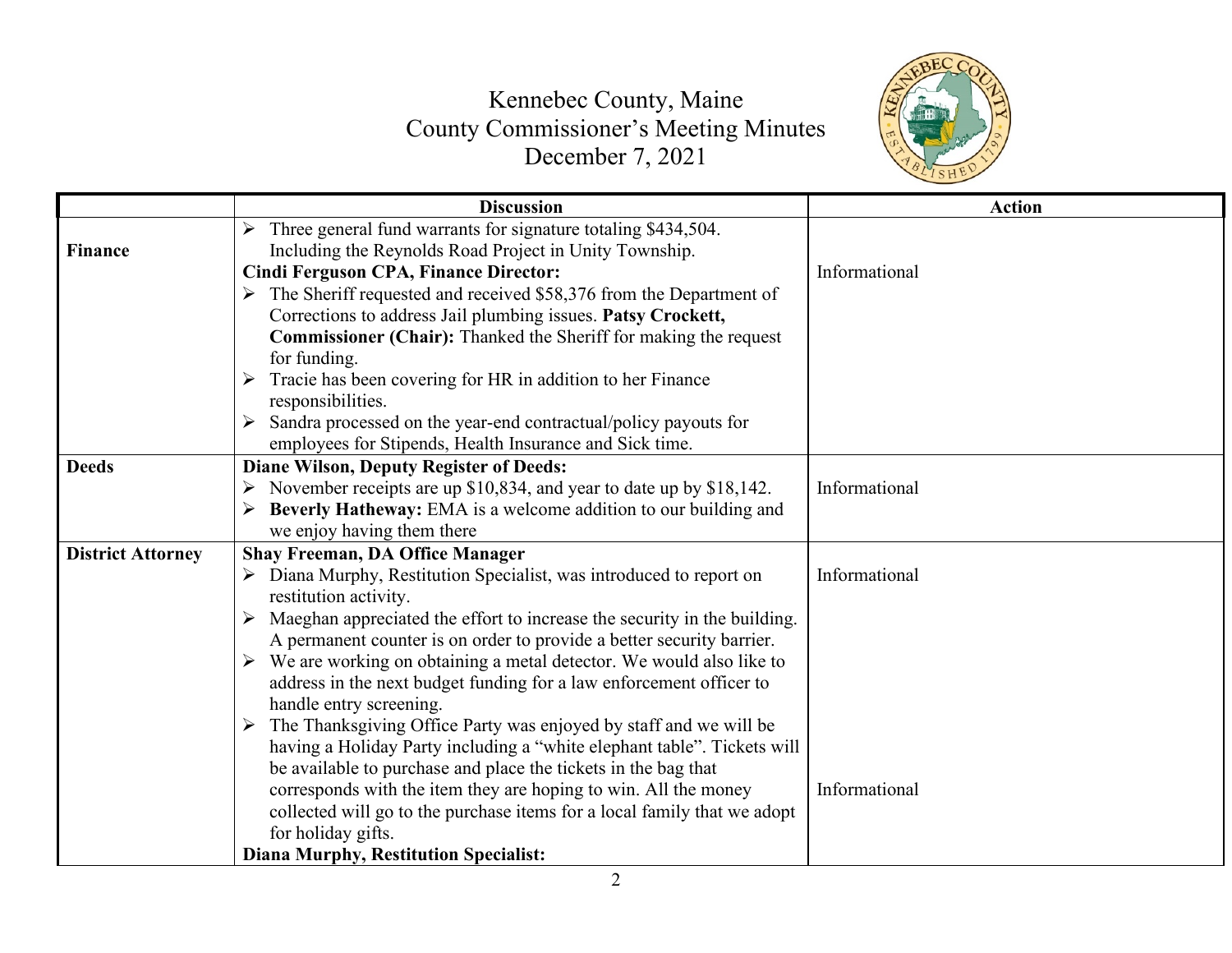

|                   | <b>Discussion</b>                                                                                                                                                                                                                                                                                              | <b>Action</b> |
|-------------------|----------------------------------------------------------------------------------------------------------------------------------------------------------------------------------------------------------------------------------------------------------------------------------------------------------------|---------------|
|                   | $\triangleright$ I am proud to say that we have filed our fourth Maine Revenue tax<br>collection for defendants owing victims restitution. Unfortunately, I do<br>not have a total of what we are requesting and am working with the<br>State's database which is in a different format. I will try to provide | Recognition   |
|                   | that this information for the next meeting.                                                                                                                                                                                                                                                                    |               |
|                   | $\triangleright$ We have 1,600 defendants that we are requesting taxes and some of<br>these defendants have more than one case which can go as far back as                                                                                                                                                     |               |
|                   | 1997. There is no statute of limitations on restitution, and we are                                                                                                                                                                                                                                            |               |
|                   | finally going after money that is due to the victim. Patsy Crockett,<br>Commissioner (Chair): Good Job!                                                                                                                                                                                                        |               |
| <b>EMA</b>        | <b>Sean Goodwin, EMA Director:</b>                                                                                                                                                                                                                                                                             |               |
|                   | Everything is going well with the move over to Deeds.                                                                                                                                                                                                                                                          | Informational |
|                   | The Armory in Augusta is having a free vaccination clinic; which is a                                                                                                                                                                                                                                          |               |
|                   | walk-in clinic and no appointment is needed.                                                                                                                                                                                                                                                                   |               |
|                   | Augusta Fire Department is also having a clinic three days this week.                                                                                                                                                                                                                                          |               |
|                   | $\triangleright$ Homeland Security spending has relaxed some of the rules about                                                                                                                                                                                                                                |               |
|                   | buying non-American made products. The requirement is making                                                                                                                                                                                                                                                   |               |
|                   | purchasing some items difficult.                                                                                                                                                                                                                                                                               |               |
|                   | $\triangleright$ Maine EMS is in a crisis due to staffing shortages; EMS workers are                                                                                                                                                                                                                           | Informational |
|                   | burnt out. They have asked the Legislature to be considered a critical<br>service as this could seriously impact services.                                                                                                                                                                                     |               |
| <b>Facilities</b> | Dan Brunelle, Facilities Manager:                                                                                                                                                                                                                                                                              |               |
|                   | $\triangleright$ We're working on the generator re-installation.                                                                                                                                                                                                                                               | Informational |
|                   | $\triangleright$ I am meeting with a civil engineer from Coffin on Tuesday regarding                                                                                                                                                                                                                           |               |
|                   | the Hill House foundation water problems.                                                                                                                                                                                                                                                                      |               |
|                   | $\triangleright$ The courthouse foundation leak repair is underway as long as the                                                                                                                                                                                                                              |               |
|                   | weather holds (before the ground freezes), otherwise it will wait until                                                                                                                                                                                                                                        |               |
|                   | Spring.                                                                                                                                                                                                                                                                                                        |               |
|                   | Other projects are moving forward; Department of Labor inspection                                                                                                                                                                                                                                              |               |
|                   | requires us to get updated emergency route maps for the offices.                                                                                                                                                                                                                                               |               |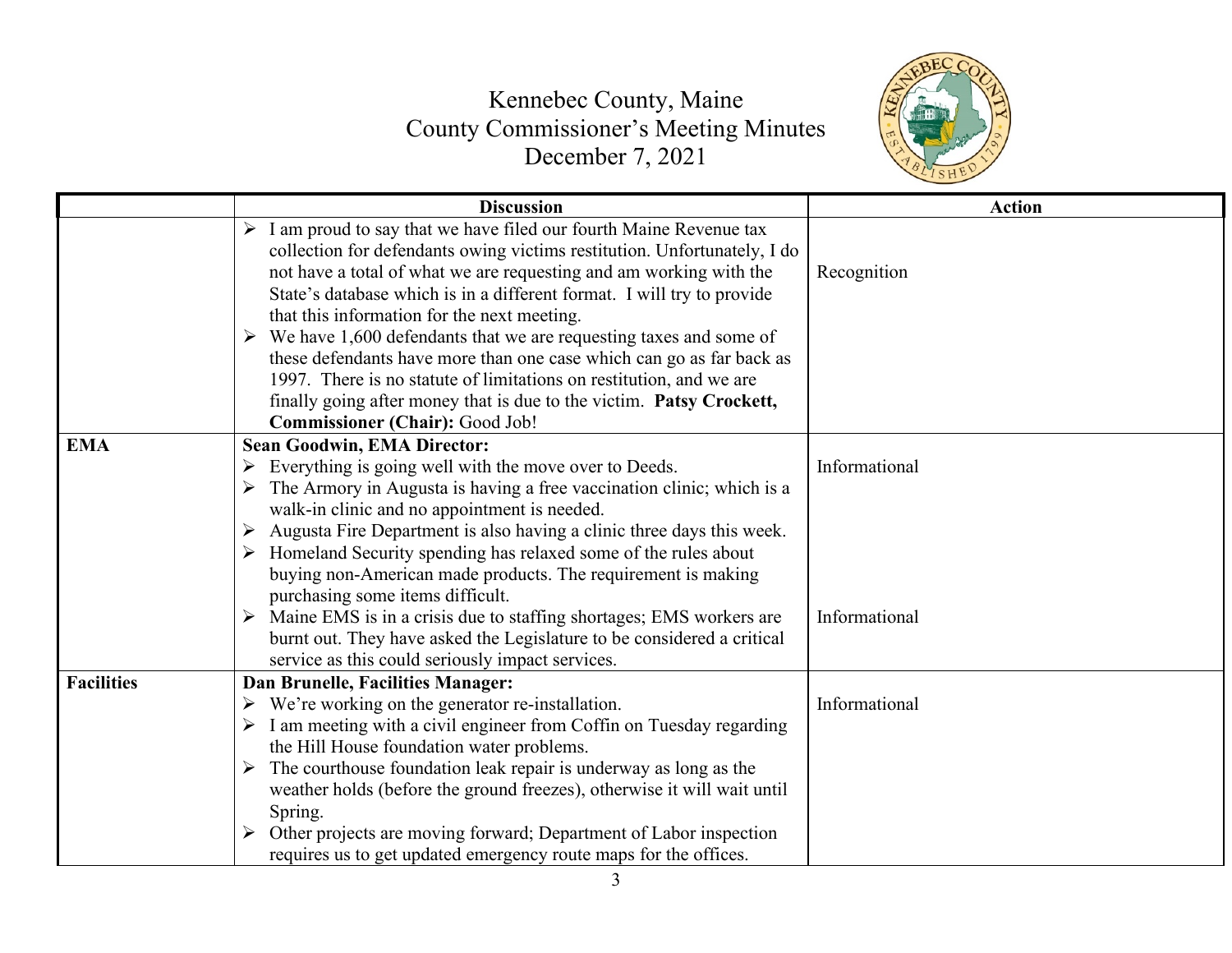

|                    | <b>Discussion</b>                                                                                                                                                                                                                                                                                                                                                                                                                                                                                                                                                                                                                                                                                                                                                                                                                                                                                                                                                                                                                                                                                                                                                                                                                                                                                                                                                                                                                                                                                                                | <b>Action</b>                  |
|--------------------|----------------------------------------------------------------------------------------------------------------------------------------------------------------------------------------------------------------------------------------------------------------------------------------------------------------------------------------------------------------------------------------------------------------------------------------------------------------------------------------------------------------------------------------------------------------------------------------------------------------------------------------------------------------------------------------------------------------------------------------------------------------------------------------------------------------------------------------------------------------------------------------------------------------------------------------------------------------------------------------------------------------------------------------------------------------------------------------------------------------------------------------------------------------------------------------------------------------------------------------------------------------------------------------------------------------------------------------------------------------------------------------------------------------------------------------------------------------------------------------------------------------------------------|--------------------------------|
|                    | <b>Cody Brown, Jail Maintenance Supervisor:</b><br>Johnson & Jordan just finish up the boiler room repairs.<br>The water softener is being installed<br>$\blacktriangleright$<br>A temporary generator is now in place, and the new generator will be<br>here next week, and this project should be completed by the end of<br>next week.                                                                                                                                                                                                                                                                                                                                                                                                                                                                                                                                                                                                                                                                                                                                                                                                                                                                                                                                                                                                                                                                                                                                                                                        |                                |
| <b>Information</b> | <b>Devon Parsons, IT Director:</b>                                                                                                                                                                                                                                                                                                                                                                                                                                                                                                                                                                                                                                                                                                                                                                                                                                                                                                                                                                                                                                                                                                                                                                                                                                                                                                                                                                                                                                                                                               |                                |
| <b>Technology</b>  | $\triangleright$ Deeds and Probate have been converted onto the new email system<br>with no issues.<br>$\triangleright$ The new ARAMARK system exports information to IMC online so<br>when a new inmate is entered onto the system, they have their<br>information and ARAMARK automatically gets the update.<br>We helped EMA move over to the Deeds building; that was an easy<br>$\blacktriangleright$<br>installation for them because they moved into a building that was<br>already wired up.<br><b>Scott Ferguson, County Administrator:</b><br>$\triangleright$ There's a capital project to upgrade the cameras and the server; the<br>current infrastructure is over a decade old and if it fails, it will take<br>weeks to repair. That means all your cameras and recordings will be<br>non-functional until it is repaired. Johnson Controls are familiar with<br>the system and I would request authorization to sign the upgrade<br>contract for \$47,000. Commissioner Nancy Rines: How come we<br>didn't budget the Jail for that? Scott Ferguson, County<br>Administrator: Well, because of the size of the contract/amount, it<br>qualifies as a capital project. These funds were appropriated over past<br>fiscal years as Capital Project Funds. This project was on the Capital<br>Project List and I prioritized with each department head those projects<br>that are mission critical. This is one that came to the top because if it<br>crashes, Devon, please explain the implications to the jail - | Informational<br>Informational |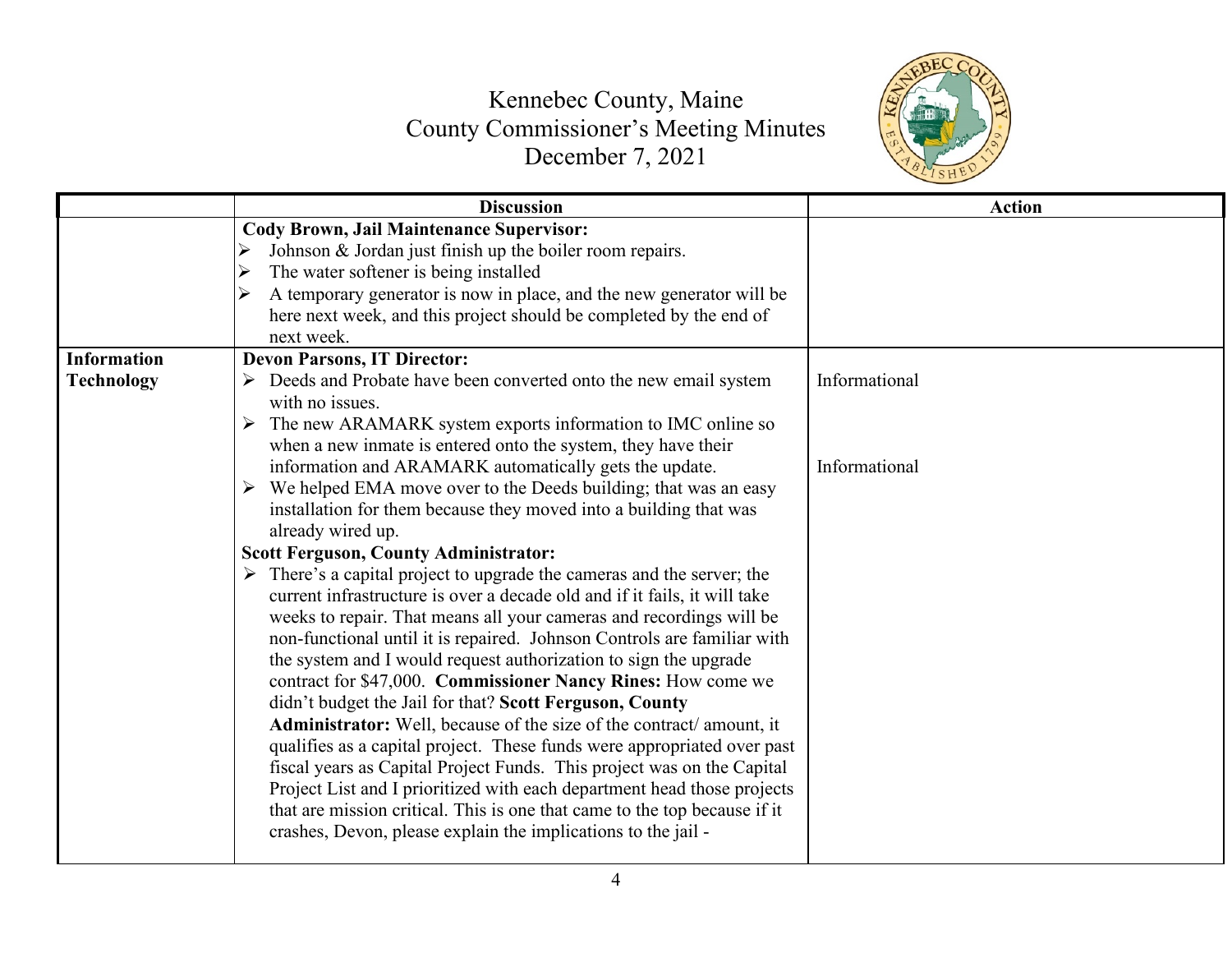

| <b>Discussion</b>                                                           | <b>Action</b> |
|-----------------------------------------------------------------------------|---------------|
| Devon Parsons, IT Director: If the archive inside the Jail crashes,<br>➤    |               |
| the entire system comes to a halt. There would be no recording inside       |               |
| the Jail and if something happens, we have no video of it. Scott            |               |
| Ferguson, County Administrator: And I am not sure what the legal            |               |
| consequences would be. Patsy Crockett, Commissioner (Chair): So,            |               |
| the new one that Scott has, we will have a new system plus a backup         |               |
| system? Devon Parsons, IT Director: No, it is expanding the system          |               |
| currently in place; the recorder inside the Jail has been here since I      |               |
| have been here, which is nine years at least. Commissioner Nancy            |               |
| Rines: My only other question is have we been saving for this? Cindi        |               |
| Ferguson CPA, Finance Director: What we do in the budget each               |               |
| year, there's either; we have two capital projects that accumulates         | Informational |
| funds for this type of thing, and what we do each year with the budget,     |               |
| depending on whether it is the Jail or the County, there's \$40,000 and     |               |
| \$50,000 in the budget each year that automatically gets transferred        |               |
| into the capital projects. And then there is a statutory calculation that I |               |
| have to do now that the last audit is done, where if we have some           |               |
| (based on the amount of fund balance) we take a surplus generated in a      |               |
| year and a certain percentage also get put into the capital projects        |               |
| funds. So that's how the capital projects funds are funded. Patsy           |               |
| Crockett, Commissioner (Chair): Each year, what goes into the               |               |
| capital fund is taxpayer's money? Cindi Ferguson CPA, Finance               |               |
| Director: Yes. It is raised through the budget. Scott Ferguson,             |               |
| County Administrator: What we are using is accumulated surplus to           |               |
| pay for this project. It's what's left over after the fiscal year ends. The |               |
| budget also appropriating in each budget cycle \$40,000 and \$50,000        | Motion        |
| for the General Fund and the Jail. Commissioner Nancy Rines: I              |               |
| would like to make a motion to expand the security system at the Jail.      |               |
| Seconded by Chair Patsy Crocket.                                            |               |
|                                                                             |               |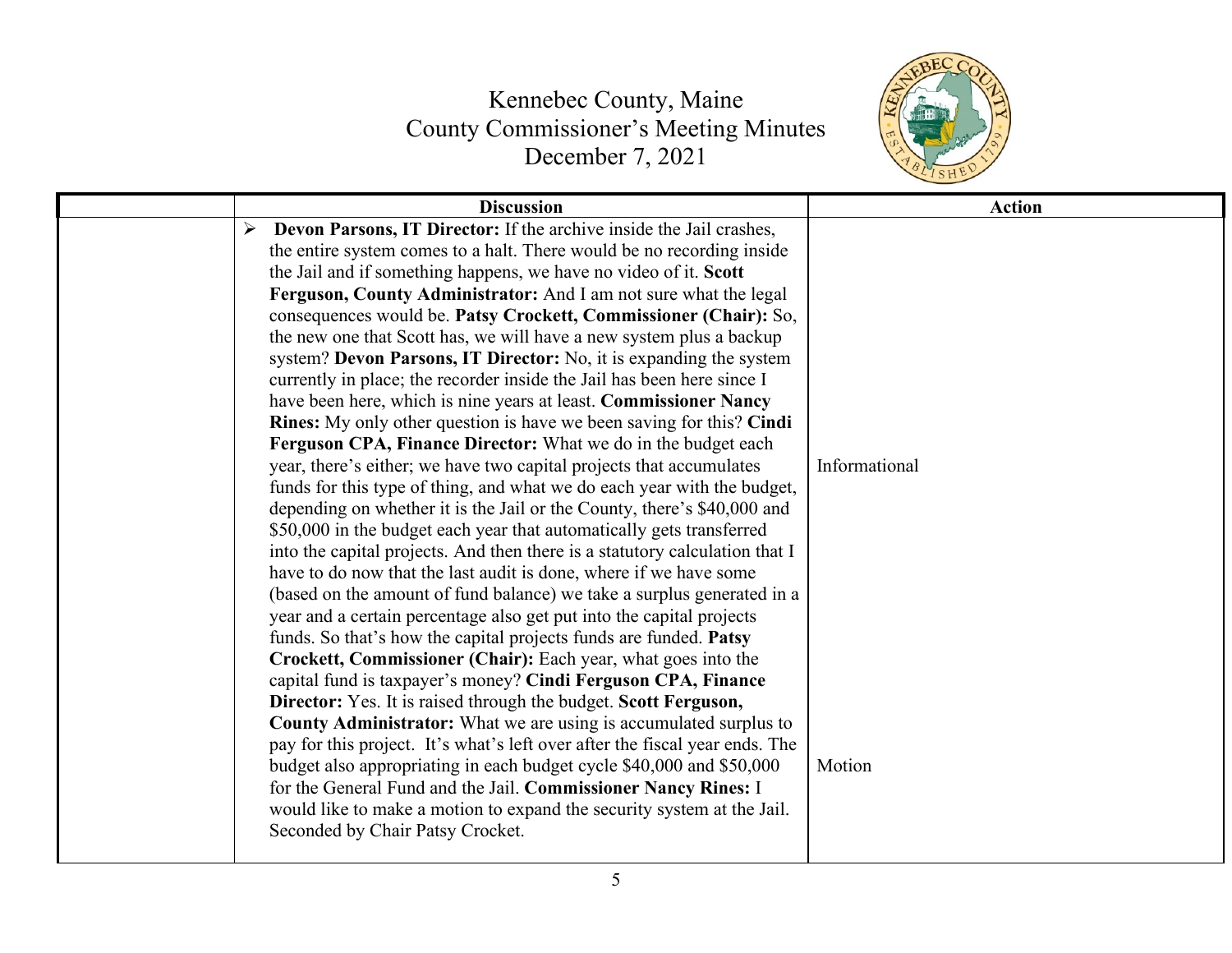

|                            | <b>Discussion</b>                                                                                                                        | <b>Action</b> |
|----------------------------|------------------------------------------------------------------------------------------------------------------------------------------|---------------|
| Probate                    | Kathy Ayers, Register of Probate:                                                                                                        |               |
|                            | $\triangleright$ I attended a few meetings while I was out regarding the commission to                                                   | Informational |
|                            | establish or incorporate Probate into the judiciary. The proposal is to                                                                  |               |
|                            | have State judges, keep the registrars elected and have districts similar                                                                |               |
|                            | to the District Attorney. The plan is to include the legal services of the                                                               |               |
|                            | County for the State to take over and Maine Commission on Indigent                                                                       |               |
|                            | Services for guardian ad litem, attorney, and visitors' costs.                                                                           |               |
| <b>Sheriff/Corrections</b> | <b>Sheriff Ken Mason:</b>                                                                                                                |               |
|                            | > Deputy Kulakowski's last day was two Fridays ago. K-9 Deputy                                                                           | Informational |
|                            | Carey's last day is December 30 <sup>th</sup> ; he is moving to Arizona. We have a                                                       |               |
|                            | couple of people who are interested who are already blue pins; one has                                                                   |               |
|                            | seven years and the other has a little over four years. There might be                                                                   |               |
|                            | some buyout, but it won't be a big one. One applicant works for the K-                                                                   |               |
|                            | 9 team and he is familiar with our dog.                                                                                                  |               |
|                            | > The two individuals at the academy are graduating December $17th$ , a                                                                  |               |
|                            | week from this Friday.                                                                                                                   |               |
|                            | $\triangleright$ Captain Slaney will be going on paternity leave on the 16 <sup>th</sup> ; he will be                                    |               |
|                            | out until January 18th. Commissioner Nancy Rines: Who will be                                                                            |               |
|                            | covering? Sheriff Ken Mason: Lt. Goodchild                                                                                               |               |
|                            | $\triangleright$ We are in week two of an outbreak status at the Jail; we're doing okay                                                  |               |
|                            | with numbers and testing. I did limit the number of intakes that we                                                                      |               |
|                            | will accept within the facility; we are using Two Bridges and may end                                                                    |               |
|                            | up with some boarding fees. Patsy Crockett, Commissioner (Chair):                                                                        |               |
|                            | I think we did fantastic; they did a great job at the Jail to keep it away                                                               |               |
|                            | this long. Sheriff Ken Mason: I agree. We followed guidelines and<br>recommendations. And we are offering shots to the inmates, and they |               |
|                            | are taking them, and if they are released, they can come back and get                                                                    |               |
|                            | their second shot depending on which shot they received. We will                                                                         |               |
|                            | have the booster available this Friday at the Jail.                                                                                      |               |
|                            |                                                                                                                                          |               |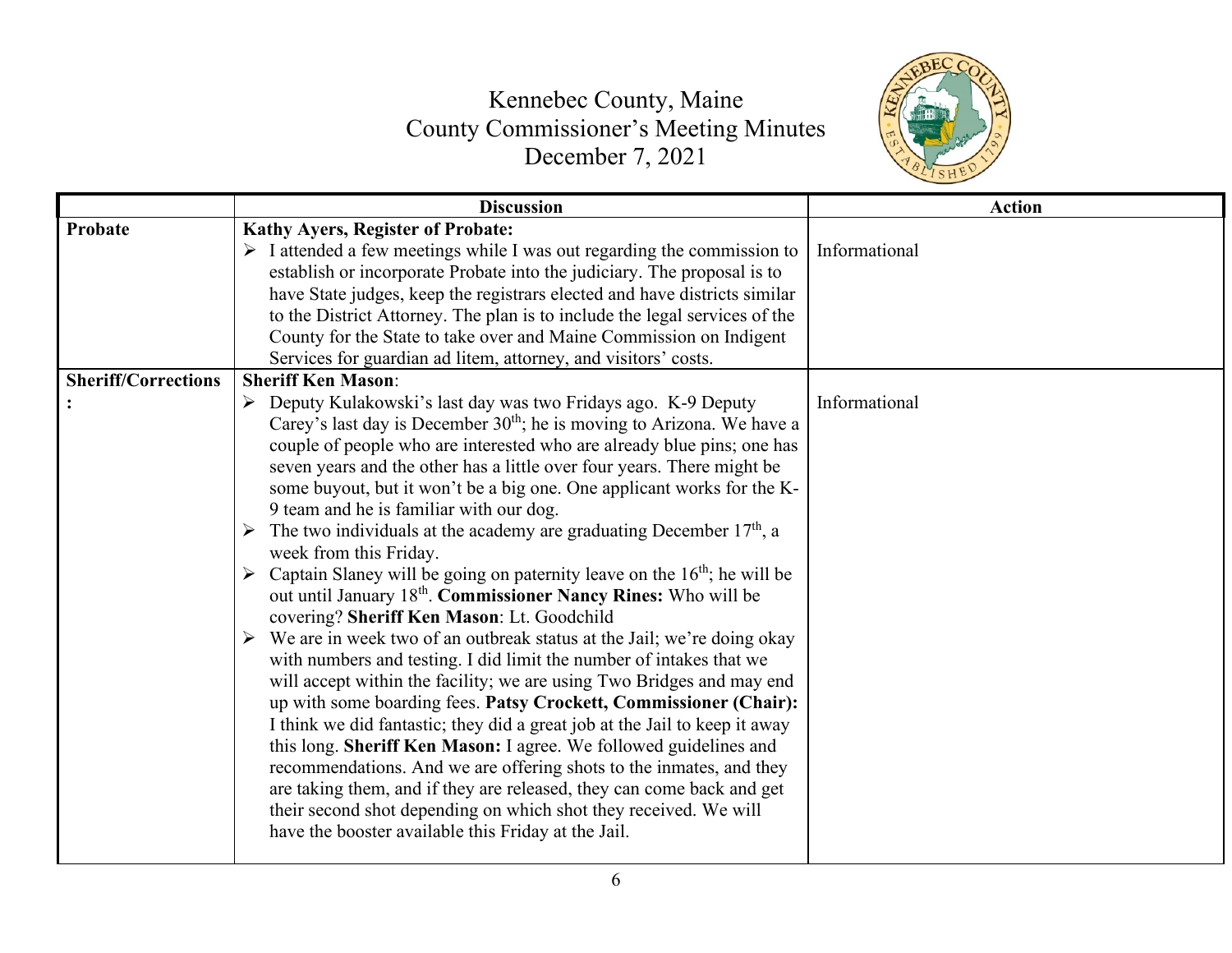

|                        | <b>Discussion</b>                                                                                                                                                                                                                                                                                                                                                                                                                                                                                                                                                             | <b>Action</b>           |
|------------------------|-------------------------------------------------------------------------------------------------------------------------------------------------------------------------------------------------------------------------------------------------------------------------------------------------------------------------------------------------------------------------------------------------------------------------------------------------------------------------------------------------------------------------------------------------------------------------------|-------------------------|
|                        | Scott Ferguson, County Administrator: We would like to extend the<br>➤<br>Aramark contract another six months at this time to finalize the RFP.<br>Commissioner Nancy Rines: I make a motion to accept the<br>extension, seconded by Chair Patsy Crockett. Commissioner Nancy<br>Rines: When we go back out, are we going to go back out for a<br>company that covers both the inmate and the food? Sheriff Ken<br>Mason: Yes, we like the way we have it now; all inclusive.                                                                                                 | Motion                  |
|                        | $\triangleright$ We put \$20 on each inmate's account so they could make phone calls<br>because of the outbreak status. Commissioner Nancy Rines: That<br>may be covered by the ARPA funds. Sheriff Ken Mason: We have an<br>inmate account that is specifically just for that. We will probably do<br>this again, depending on how this all goes moving forward.                                                                                                                                                                                                             |                         |
| County                 | <b>Scott Ferguson:</b>                                                                                                                                                                                                                                                                                                                                                                                                                                                                                                                                                        |                         |
| Administrator          | I was contacted by the Fraternal Order of the Police to discuss the<br>➤<br>COVID policy. I asked them to send me questions they had, and we<br>addressed them all. The Sheriff and I met with them this week and<br>they were happy that the policy did not interfere with the contract.<br>I finished writing the HR Director job ad; I will go through it one<br>$\blacktriangleright$<br>more time and then that will get posted.<br>$\triangleright$ You also have the contract to bring Laurie Bouchard as in interim help<br>desk for us, in person or over the phone. | Informational           |
|                        | Cindi is asking for a motion to move funding in the amount of \$47,846<br>$\blacktriangleright$<br>into line 1020-3105 to fund the retirement payout. Motion by<br>Commissioner Rines, seconded by Chairman Crockett to move<br>funding in the amount of \$47,846 to line 1020-3105 to fund the<br>retirement payout for recent retirees.<br>You have the Procurement policy basically outlining and providing<br>$\blacktriangleright$<br>guidelines for procurement<br>We discussed a snow day policy<br>⋗                                                                  | Motion<br>Informational |
| <b>Project Updates</b> | None                                                                                                                                                                                                                                                                                                                                                                                                                                                                                                                                                                          |                         |